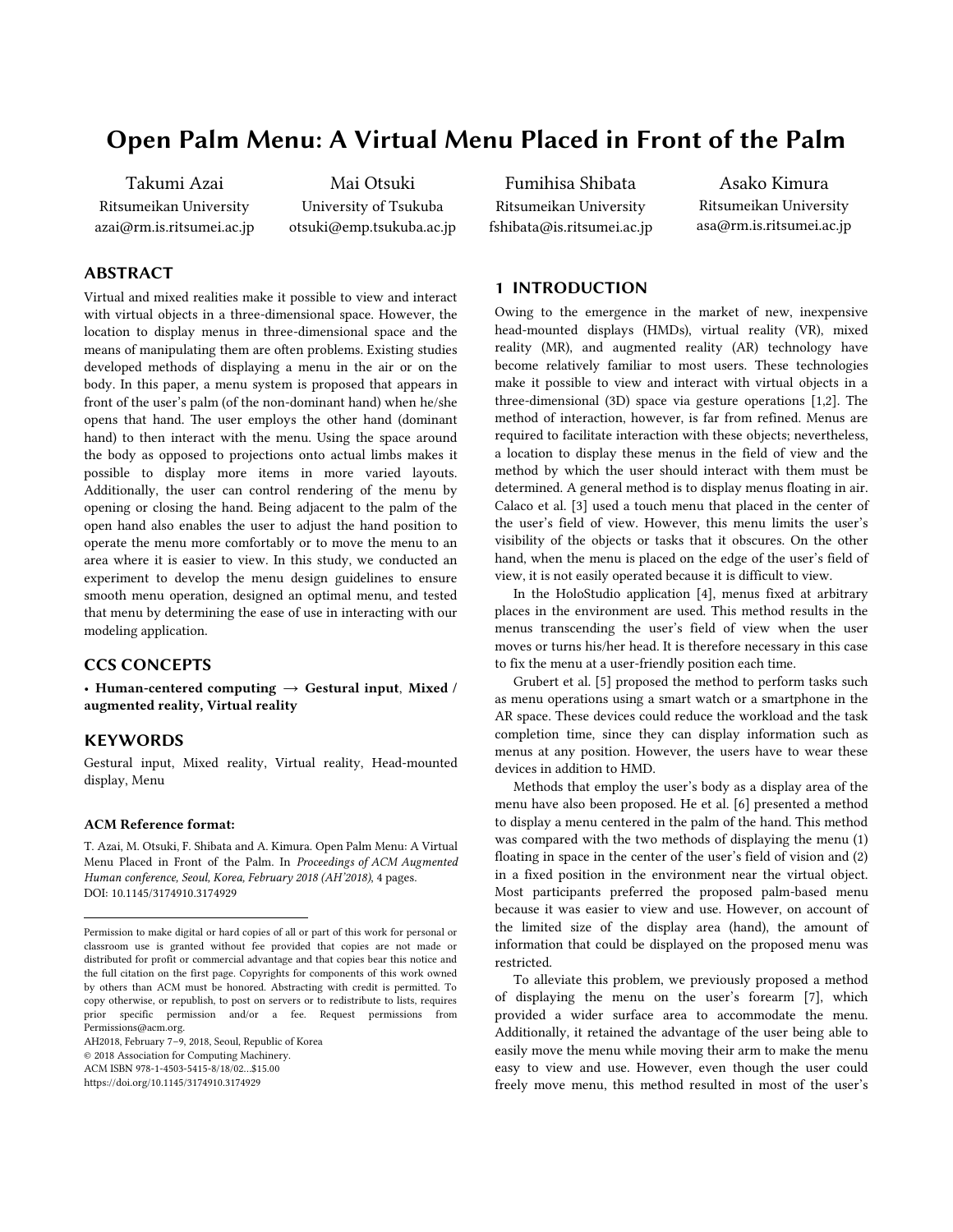Augmented Human'18, February 2018, Seoul, Korea T. Azai et al. T. Azai et al.

field of view being consumed by the hands and arms, thus making it difficult to simultaneously observe the menu and other virtual objects in the environment.

In this paper, we propose the Open Palm Menu (Fig. 1), which appears in front of the user's palm (of the non-dominant hand) when opening that hand. The user employs his/her other hand (dominant hand) to then interact with the menu. Employing the space around the body as opposed to projections onto actual limbs enables the display of more items in more varied layouts. Additionally, the user can control rendering of the menu by opening or closing the hand. Being adjacent to the palm of the open hand also makes it possible for the user to adjust the position of the hand to operate the menu more comfortably or to move the menu to an area where it is easier to view.

In this study, after we had conducted an experiment to develop the menu design guidelines to ensure smooth menu operation, we designed an optimal menu and tested it by investigating users' experiences in interacting with the modeling application we had developed.

## 2 OPEN PALM MENU

## 2.1 Displaying the Menu

In the proposed Open Palm Menu, the menu is displayed in front of the palm by opening the fingers from the state where the closed hand is placed perpendicular to the user's face (Fig. 2). Conversely, when the user closes the fingers, the menu is hidden (stored). This menu is displayed adjacent to the hand as long as the user's hand remains open.

## 2.2 Implementation

In this study, we implemented the Open Palm Menu system in both VR and MR spaces. A head-mounted display (Oculus Rift DK 2) was used for the VR and MR space presentation. A realworld image was acquired via a stereo camera (Ovrvision Pro) for the MR space presentation. The image and menu widget virtual objects—were presented with the HMD. The positions of the palm, fingers, and forearm were acquired using a small motion tracker (Leap Motion) attached to the front of the HMD. In addition, Unity 5.3.5 was used for the development environment.

# 3 EXPERIMENT TO DEVELOP MENU DESIGN GUIDELINES FOR SMOOTH OPERATION

### 3.1 Purpose and Overview

We conducted an experiment to develop the menu design guidelines (display range, layout) to ensure smooth menu operation. Using both horizontal and vertical menu layouts, we collected quantitative data, such as the selection time (the duration of time from the moments she/he touches the cube to the moment she/he touches each menu item) and the number of errors. We also collected qualitative data, such as user comments after the experiment. These data were used to develop the menu design guidelines to ensure a smooth menu operation.

### 3.2 Conditions and Procedures

In this experiment, we employed the VR space to eliminate such unpleasant factors as tracking errors. A similar technique was also employed by Ragan et al.[8]. The participants were 14 males (aged 21 to 23; all right-handed). We conducted a preliminary experiment on the accessibility of the menu item sizes. Of these sizes, we adopted the smallest: 6 cm  $\times$  6 cm. Additionally, the menu items were set to be at least 10 cm from the left hand at all times to ensure that the left and right hands do not contact each other (Fig. 3). The number of items was seven, which fit within the field of view with the left hand in the center.

The experiment was conducted in accordance with the following procedural steps:

(1) Touch the two small cubes that are set in the front and center of the field of view with the left hand and the right hand, respectively, to set the position of both hands to the initial position for each selection (Fig. 4 (a)).



Figure 1: Concept image of the Open Palm Menu.



Figure 2: Method of displaying the Open Palm Menu.



Figure 3: Horizontal and vertical menus used in the experiment.



(a) Display a number (b) Select an item Figure 4: Procedures.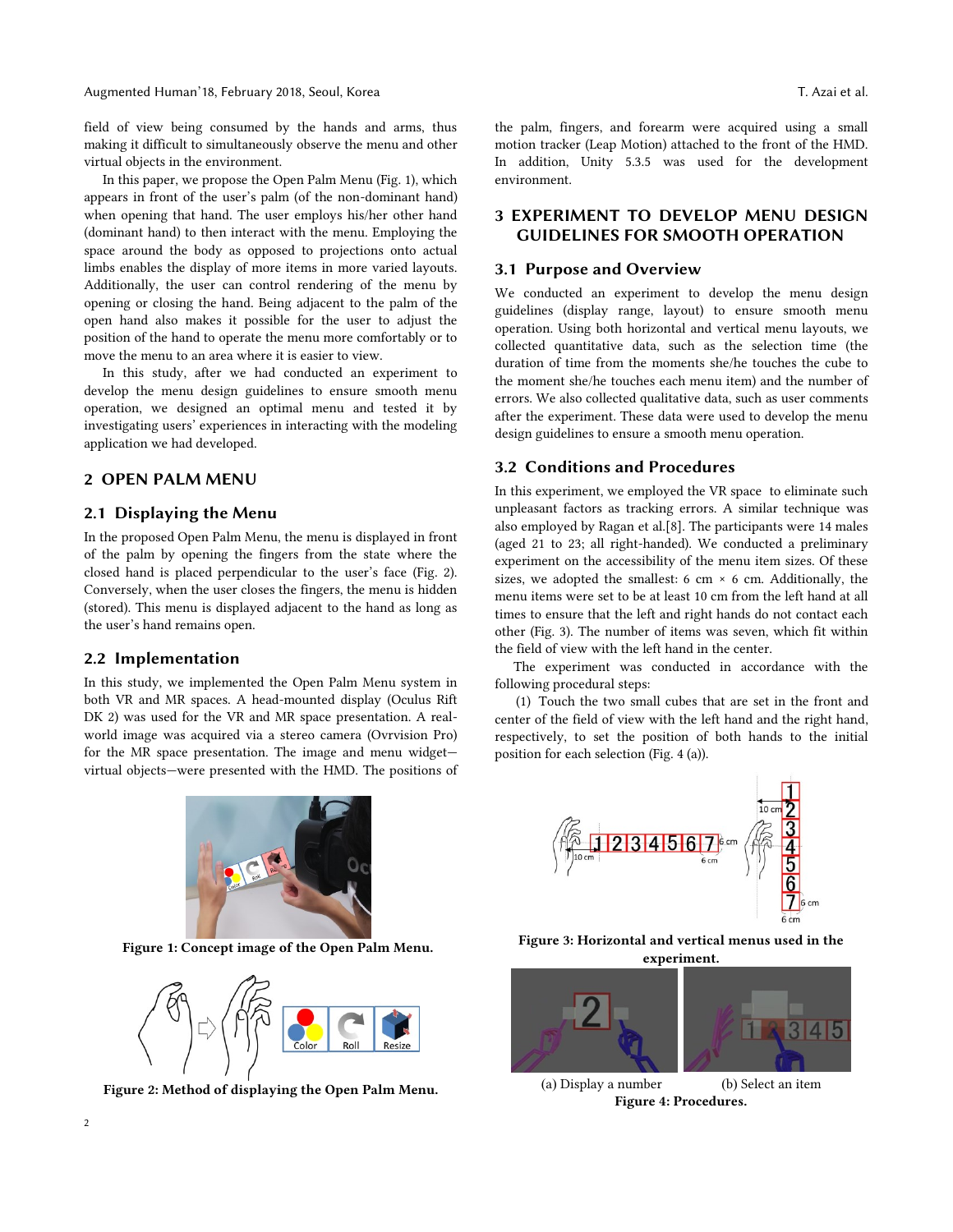Open Palm Menu: A Virtual Menu Placed in Front of the Palm Augmented Human'18, February 2018, Seoul, Korea



Figure 5: Experimental environment.

(2) Display the menu (horizontal men3u or vertical menu) from the left palm, and select the same item as the number (random numbers, 1 to 7, displayed on the front (Fig. 4 (b)).

(3) Repeat procedures (1) and (2) as one selection until each item has been selected five times (for a total of 35 times).

The experiment followed a within-participant design. The participants engaged in two sessions (two menu directions). To become familiar with the menu system, each participant had a practice session before each actual session. We instructed participants to select items as quickly and accurately as possible. To eliminate the order effect, the orders of the two menu directions were counterbalanced.

Two cubes to be touched by the participant in procedure (2) were set in the center of the field of view to be the same height as the participant's head. The distance between the cubes was set to 22 cm. This distance was adopted because the right hand was at the approximate center position of the horizontal and vertical menus when displaying the menu. The distance from the head to the midpoint of the two cubes was set at approximately 50 cm (the angle from the user's head is 12.4°) (Fig. 5).

In addition, after the experiment was completed, we asked the participants to note which menu was easier to operate in the respective horizontal and vertical layouts and to provide comments.

## 3.3 Result

Fig. 6(a) shows the average selection time. "Ave" is the average selection time for all items. We analyzed the average menu selection time by a two-way factorial repeated measure analysis of variance (ANOVA; seven items and two menu directions).

There was a significant main effect for both items  $(F(6, 13) =$ 19.0,  $p < 0.001$ ) and menu direction (F(1, 13) = 5.3,  $p < 0.05$ ). Moreover, their interaction was significant (F(6, 78) = 2.3, p < 0.05). A simple main effect test between the two menu direction conditions for each item condition revealed that, for items 4 to 7, there was a significant difference ( $p < 0.05$ ). A simple main effect test between the seven item conditions at each menu direction condition revealed that the simple main effect was significant for items in either menu direction.

Furthermore, post-hoc test (Ryan's method) revealed that there were significant differences between items 1 to 3 (items close to the left hand) and items 5 to 7 (items far from the left hand) for the horizontal condition ( $p < 0.05$ ). There were significant differences between items 1 to 4 (items in the front



and above the left hand) and items 6 and 7 (items below the left hand) for the horizontal condition ( $p < 0.05$ ).

Figure 6(b) shows the average of number of errors. "Ave." is the average number of errors for all items. We additionally analyzed the average of number of errors by a two-way factorial repeated-measure ANOVA (seven items and two menu directions). There was a significant main effect for only the item  $(F(6, 13) = 5.3, p < 0.001)$  and their interaction was significant  $(F(6, 78) = 3.7, p < 0.005)$ . A simple main effect test between the two menu direction conditions for each item condition revealed that, for item 3, a significant difference existed ( $p < 0.001$ ). A simple main effect test between the seven item conditions revealed that, for only the horizontal condition, a significant difference existed (p < 0.001). Furthermore, post-hoc test (Ryan's method) revealed that there were significant differences between items 3 to 4 (items near the center) and items 1 to 2 and 6 to 7 (items near the end) for the horizontal condition ( $p < 0.05$ ).

We asked the participants to note if it was easier to operate the horizontal or vertical menu. Ten out of 14 participants chose the vertical menu; four participants chose the horizontal menu.

### 3.4 Discussion

*3.4.1 Average Selection Time.* The average selection time for the horizontal menu (Fig. 6(a)) showed that selection times for items close to the left hand (1 to 3) were significantly shorter than those for items far from the left hand (5 to 7) [Design Guideline 1]. This result is believed to be due to many participants having placed the left hand near the center of the field of view; thus, items far from the left hand were displayed at the edge of the field of view, and they required a longer amount of time to view and select.

In the case of the vertical menu (Fig. 6(a)), the selection times for items in front and above the left hand (1 to 4) were significantly shorter than those for items below the left hand (6 to 7) [Design Guideline 2]. This result is considered to have been due to many participants placing the left hand below the center of the field of view so items below the left hand were displayed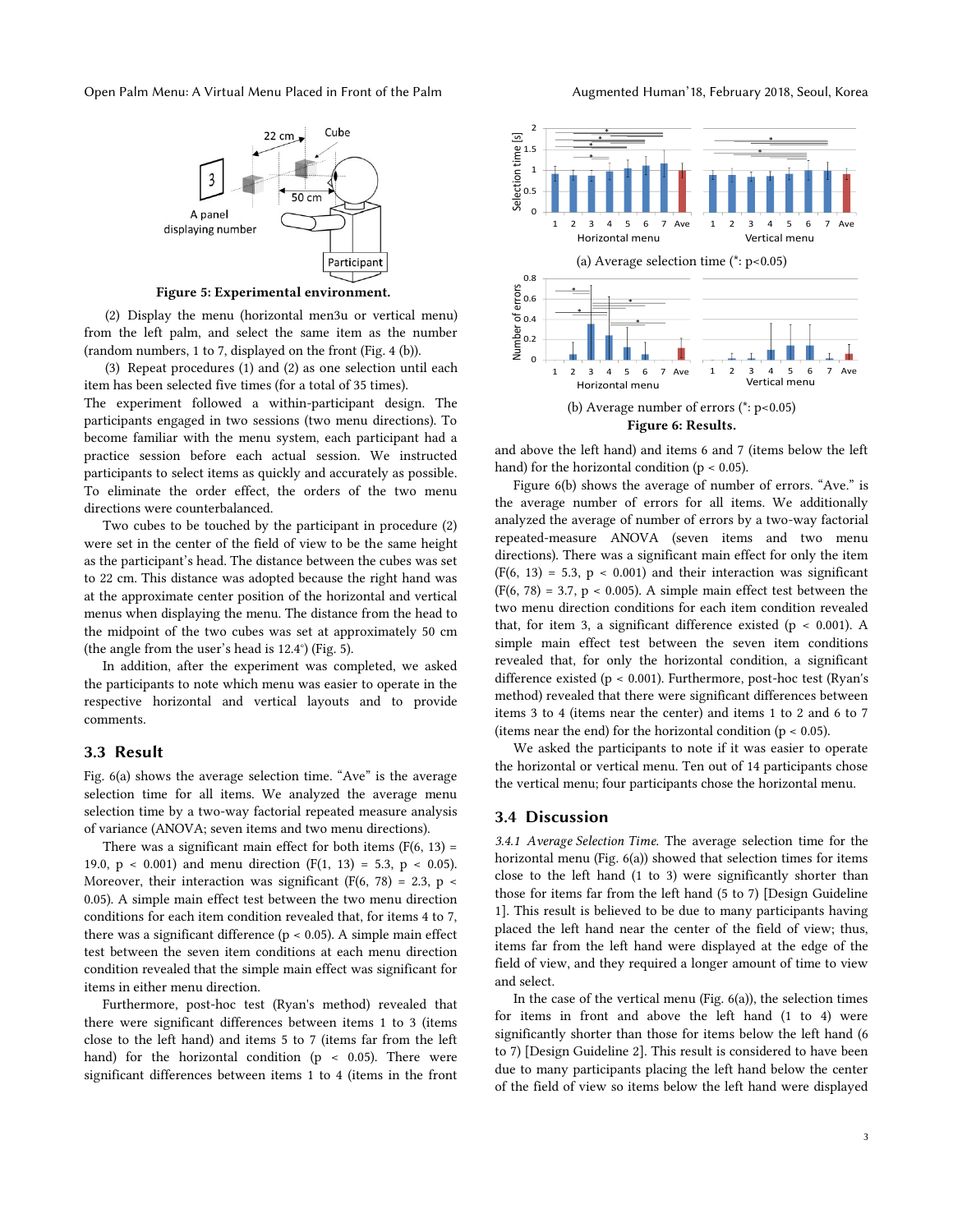at the edge of the field of view. Moreover, they required more time to view and select, as in the horizontal menu.

It is considered that the display range selected to ensure a smooth menu operation based on Design Guidelines 1 and 2 did not considerably change, even if the sizes of the items changed.

The average selection time for items 4 to 7 of the vertical menu was significantly shorter than that of the horizontal menu. In addition, there were more participants who felt that the vertical menu was easier to operate than the horizontal menu. These findings suggest that the vertical menu was easier for users to operate than the horizontal menu [Design Guideline 3].

*3.4.2 Average Number of Errors.* The average number of errors for the horizontal menu (Fig. 6(b)) showed that the number of errors for items near the center (3 to 4) was significantly higher than those of items near the end (1 to 2 and 6 to 7). This is because the right hand was nearer to the items near the center (3 to 4) when the participant displayed the menu, and those items were sometimes mistakenly selected.

Although this may have been attributed to the experimental condition, the right hand was often placed beside the left hand in actual work. In addition, there was a comment that "it was difficult to operate because the right hand was very close to the menu items when displaying the horizontal menu." These findings suggest that menu designs must take into account the position of the user's hand [Design Guideline 4].

## 4 APPLICATION

We introduced a 3D modeling application using the Open Palm Menu, as shown in Fig. 7. In this application, virtual 3D objects could be placed freely within the 3D space via gesture operations. Using the Open Palm Menu, we implemented the following functions: (i) object creation/deletion, (ii) scaling, and (iii) object color adjustment. These functions are switched by selecting the function change menu.

The function change menu that is selected first after displaying the menu was vertically arranged (Fig. 7(a)), following Design Guidelines 3 and 4. Then, in keeping with Design Guidelines 1 and 2, the 24-cm-long vertical-size transformation slider was arranged near the palm (Fig. 7(c)), and the 12-cm-long horizontal-size transformation slider was arranged slightly above the side of the palm (Fig. 7(b)).

Design Guidelines 1 and 2 indicate that the menu should not contain more than four items (rows) vertically and more than three items (columns) horizontally. Thus, both the vertical layout (Fig. 7(e)) and the matrix layout of two columns and four rows (Fig. 7(d)) were designed to display multiple color options.

In the above menu [7], up to four items with sizes of 6 cm  $\times$  6 cm can be simultaneously displayed. By comparison, in the new menu implementation, it is possible to display up to 12 items of the same size (also 6 cm  $\times$  6 cm), without obscuring the user's field of view with his/her arm or hand.

Three volunteers (two males, one female, aged 22 to 23 years; all right-handed) participated in testing the application in the VR space. After completing the testing, we asked the participants to provide their impressions of the menu. We obtained various



(a)Function change menu



Size transformation slider: (b) horizontal and (c) vertical layout



Multiple color options: (d) matrix and (e) vertical layout Figure 7: Modeling application.

feedback.

Regarding the scaling function, two participants commented: "I could operate the vertical size transformation slider as easily as I could the horizontal size transformation slider." For the color adjustment function, all participants commented: "I could operate the vertical menu as easily as I could the matrix menu." These comments suggest that the menu arranged in the range based on the design guidelines can be smoothly operated.

Regarding the opening of the hand to activate the menu and following the palm, one participant commented: "I think I will get tired after operating the menu in this way for a long time, since I have to keep lifting up my left hand." In contrast, other participants commented: "I can easily and intuitively activate and deactivate the menu" and "I can display the menu in a convenient position in my field of view." These comments suggest that the menu system is suitable for tasks that do not require the menu itself to be displayed for a long time, as well as those that frequently require altering the state of the menu's activation and position.

#### 5 CONCLUSION

In this paper, we proposed the Open Palm Menu displayed in front of the palm for use in 3D space, such as VR, MR, and AR spaces. The user can control rendering of the menu by opening or closing the hand, and the menu is easily moved (by the user moving their hand) to any position that is most convenient.

After we had conducted an experiment to develop the menu design guidelines to ensure smooth menu operation, we constructed an optimal menu and investigated its ease of operation by users interacting with our introduced modeling application.

In future work, we intend to compare the proposed menu system to those that are displayed in the air and on the body to ascertain its relative effectiveness and usability